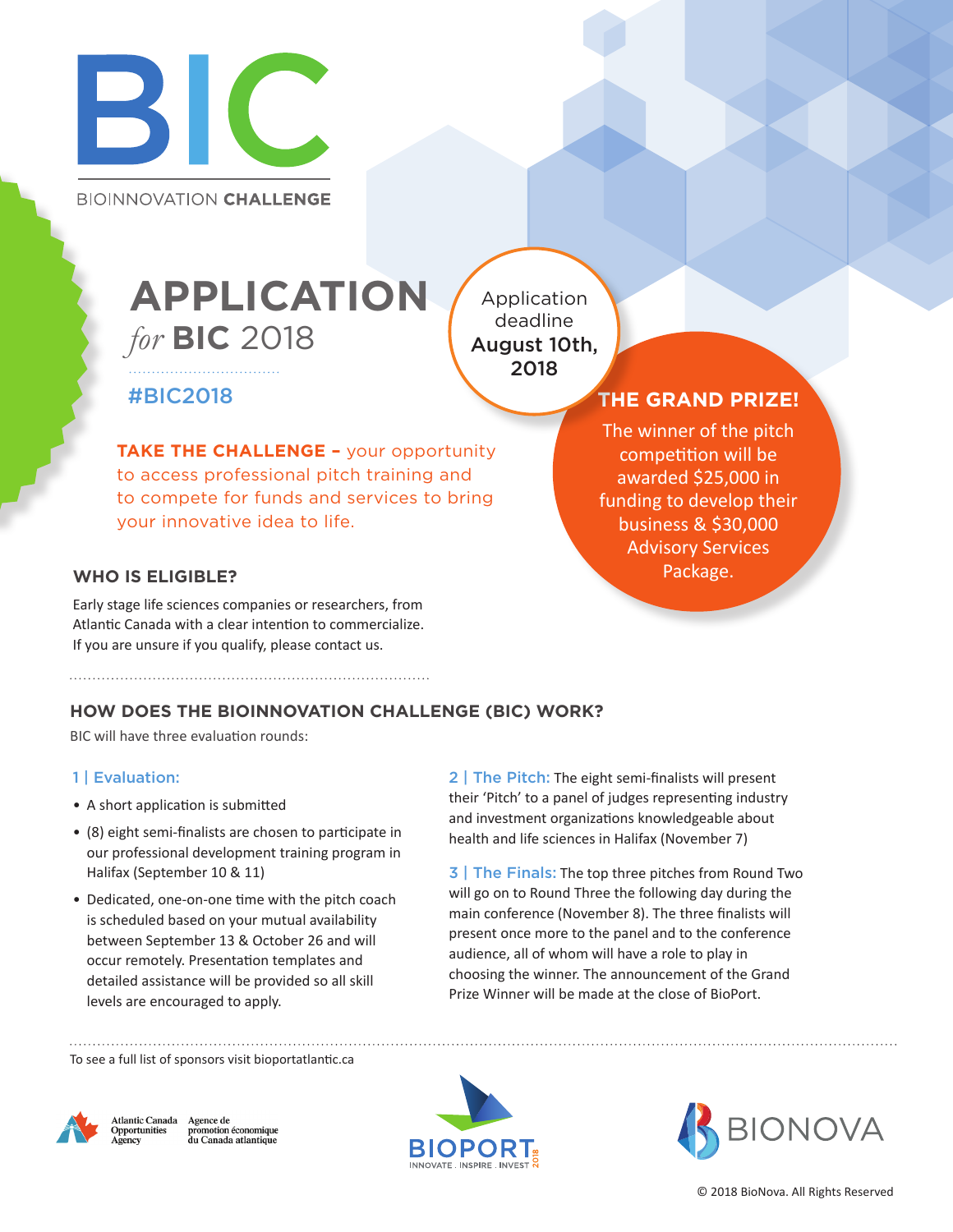

#### **BIOINNOVATION CHALLENGE**

Please provide the following in a Word or PDF document and submit to BioNova via email no later than August 10, 2018

#### **Please submit your applications to:**

Kerri Mannette, Director of Operations kmannette@bionova.ca 902 421 5705 ext. 3

#### 1 | Applicant Information:

Name Phone Company or Institution Email Address Website (if available)

2 | Executive Summary (no more than 1/2 page): The idea or product, the market need and the benefits or positive impact it will provide.

3 | Proposal (no more than three pages):

- Innovation describe the innovation, its novel nature and the need it could address.
- Benefit describe the potential economic benefits and impacts your product could have, locally and/or globally.
- What is your measure of success?
- Commercialization Capability describe your plan to take your idea to market.
- Who will help you get there who is on your team, either as an employee, advisor, consultant or other?
- What supports will you need?
- Funding if you were to win, how would you spend the \$25,000? What other funding do you need in the next 12 months?

#### 4 | Availability:

Participants MUST BE AVAILABLE on all dates outlined within this application.

#### **Terms and Conditions**

*The goal of the BioInnovation Challenge (BIC) is to elevate the abilities of new ventures and to offer a solid foundation for growth. For that reason, participation is as much about learning as it is winning. The professional pitch training on September 10 & 11, 2018 in Halifax, and the remote one-on-one follow up is compulsory.*

*The grand prize money is intended to advance the commercialization of the product and shall be used as such.*

*Applications will be accepted via email until 11:59:59 PM on the due date and cannot be updated once submitted. Do not submit proprietary information.*

*In the unlikely event of low participation and if none of the entries meet the criteria, we reserve the right to withhold awards and determine the best path forward to accomplish the competition's goals. Prizes and program format are subject to change at our discretion.*

#### **APPLICATION REQUIREMENTS: BENEFITS OF PARTICIPATING IN BIC**

All semi-finalists will gain additional exposure before, during and after the conference:

- Listing in the BioPort Atlantic 2018 program and on the conference website - www.bioportatlantic.ca
- Profile in a press release to be sent to local, regional and national media
- Inclusion in email marketing materials used to attract industry and professional attendees and partners to BioPort 2018
- BioInnovation Challenge Finalist and BioInnovation Challenge Winner graphics will be provided (for use on your website, email signatures etc.), where appropriate
- Free registration for BioPort 2018 (limit of: one)

#### **THE GRAND PRIZE**

\$25,000 in funding will be awarded to the winner of the pitch competition to develop their business

\$30,000 worth of advisory services will be awarded to the winner of the pitch competition. The services will will consist of:

- Mentoring and Coaching Advice
- Legal Consultation
- Risk and Insurance Assessment
- Communications and Branding Assistance
- Financial Planning Advice
- Sales and Management Training
- Second and Third Place Prizes may be offered\*

**Confidentiality:** Any and all information submitted with this application will be treated as Confidential Information between the Applicant and BioNova. We do not recommend submitting proprietary, confidential or company sensitive information.